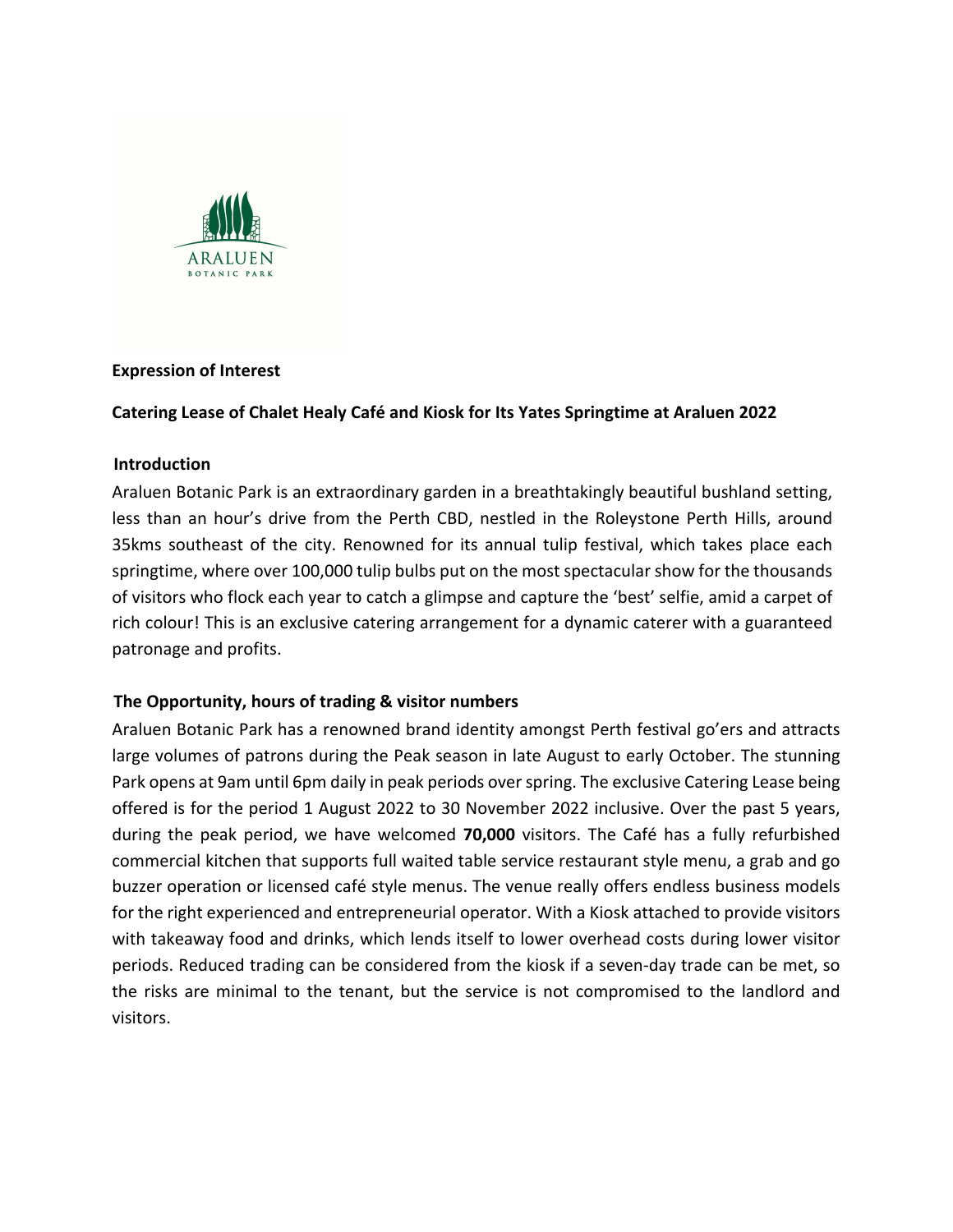# **Key considerations**

- A focus on outstanding customer service values: Quality, enthusiastic, well-groomed, and attired service-driven staff
- Good communication skills
- Ability to provide consistent, quality Café & Kiosk food and drinks, as per menus mutually agreed between the Landlord and Tenant
- Ability to maintain exceptional standards of cleanliness and tidiness for both front of house and back of house is required, including publicly accessible Café toilets
- Sound practice of food hygiene, food handling standards and legislation, including a qualified and appropriate response to COVID-safe measures

## **Kitchen & Equipment**

- A well serviced commercial kitchen exists in the Chalet Healy Café, with freezers, dry storage, and dedicated office space. Tables and chairs exist to service Café Patrons, indoors and outdoors, accommodating 120 visitors indoors and 30 outdoors
- The Kiosk is serviced by an external hatch to the decking area for takeaway food and drinks
- The Chalet Healy Café has its own restaurant style crockery, cutlery and glassware which may be used by the Caterer, provided any damaged or broken items are replaced by the end of the Contract. (It is recommended that a modern dining approach toward compostable and environmentally friendly options may be considered where possible and dependant on offerings)
- To comply with biosecurity policies, no fresh flowers, soil or honey may be brought on site, without written prior approval

#### **Lease**

- A Short Lease of just over 4 months to be offered to the successful candidate, during the peak visitor season **(August 2020 to November 2022 inclusive)**
- The Tenant will be responsible for covering the electricity, gas, telephone and water, which are separately metered, as well as waste removal costs during the Lease period. The Landlord will issue invoices to the Tenant for metered and measured utility costs
- Caterer to offer Araluen Botanic Park a percentage of revenue turnover, in lieu of fixed rent, for the Lease period, in addition to the utility costs specified above
- Detailed Lease terms, revenue from catering and exact visitor numbers during the Lease period over the past 5 years. Available during the site visit

**\***The Tenant will be required to vacate the premises by 30November 2022, unless the Tenant is deemed suitable by the management of Araluen and interested in a longer-term arrangement.